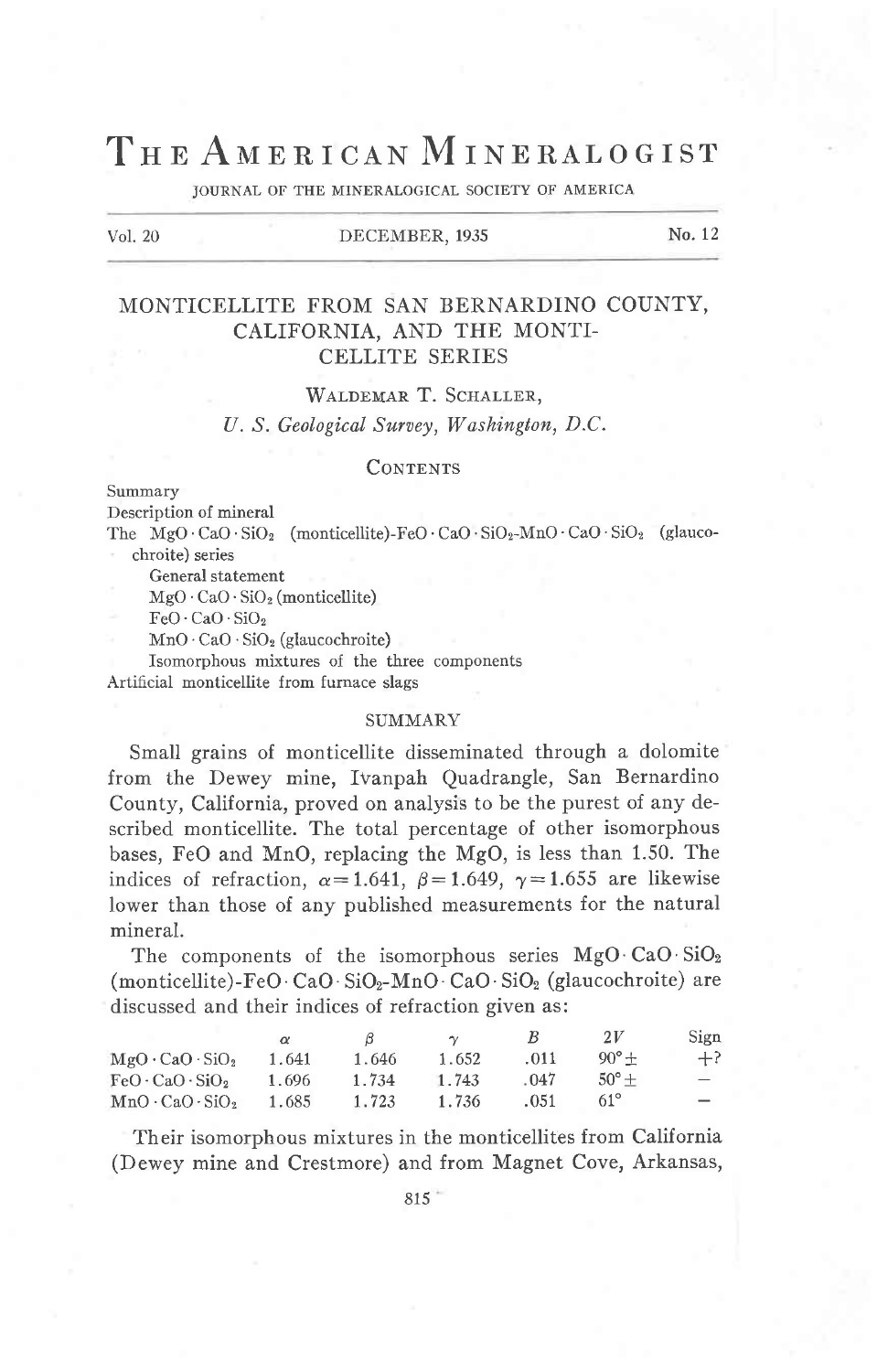are calculated and comparisons made of the measured and calculated indices of refraction showing close agreement.

### DESCRIPTION OF MINERAL

A sample of metamorphosed dolomite from the Dewey mine, Clark Mt. district, San Bernardino County, California, in the Ivanpah quadrangle, was collected by Dr. D. F. Hewett for study of its contained minerals.

According to Hewett, the Dewey mine lies about 1,000 feet southwest of the better known Copper World mine, which is about 6 miles east of Valley Wells on the Arrowhead highway. The Dewey mine includes two tunnels of which the longer, about 600 feet long, explores an area of Cambrian dolomite which is intruded by dikes and sills of gray fine-grained diorite. Near these sills the dolomite is locally altered to silicates and is thoroughly bleached. Monticellite forms round greenish, granular masses in white rather pure calcium carbonate. Black granular masses and small octahedra of spinel ( $n=1.733$ ) and pink garnet ( $n=1.736$  indicating grossularite) are common on the dump. fn the lower tunnel, the 25 foot zone of carbonate rock overlying a sill of diorite shows considerable diopside, serpentine, deweylite, thaumasite and other ill-defined fine-grained silicates.

The specimen of dolomite studied contained disseminated small grains of monticellite and diopside and Hewett had recognized a narrow seam of thaumasite. A small quantity of the monticellite was separated from the rock by heavy solutions by Dr. C. S. Ross and its analysis is shown below in Table 1.

| TABLE 1. ANALYSIS AND RATIOS OF MONTICELLITE |  |
|----------------------------------------------|--|
| FROM THE DEWEY MINE, SAN BERNARDINO          |  |
| $\bigcap_{n \in \mathbb{N}}$                 |  |

| COUNTY. | <b>CALIFORNIA</b> |
|---------|-------------------|
|         |                   |

| 37.36  | $.62$ or $1$ |
|--------|--------------|
| 24.90  |              |
| 1.40   | $.64$ or $1$ |
| 0.04   |              |
| 33.08  | $.59$ or $1$ |
| 0.04   |              |
| 1.24   |              |
| 2.55   |              |
| 100.61 |              |
|        |              |

The indices of refraction of the monticellite as measured, are somewhat lower than those usually given for this mineral and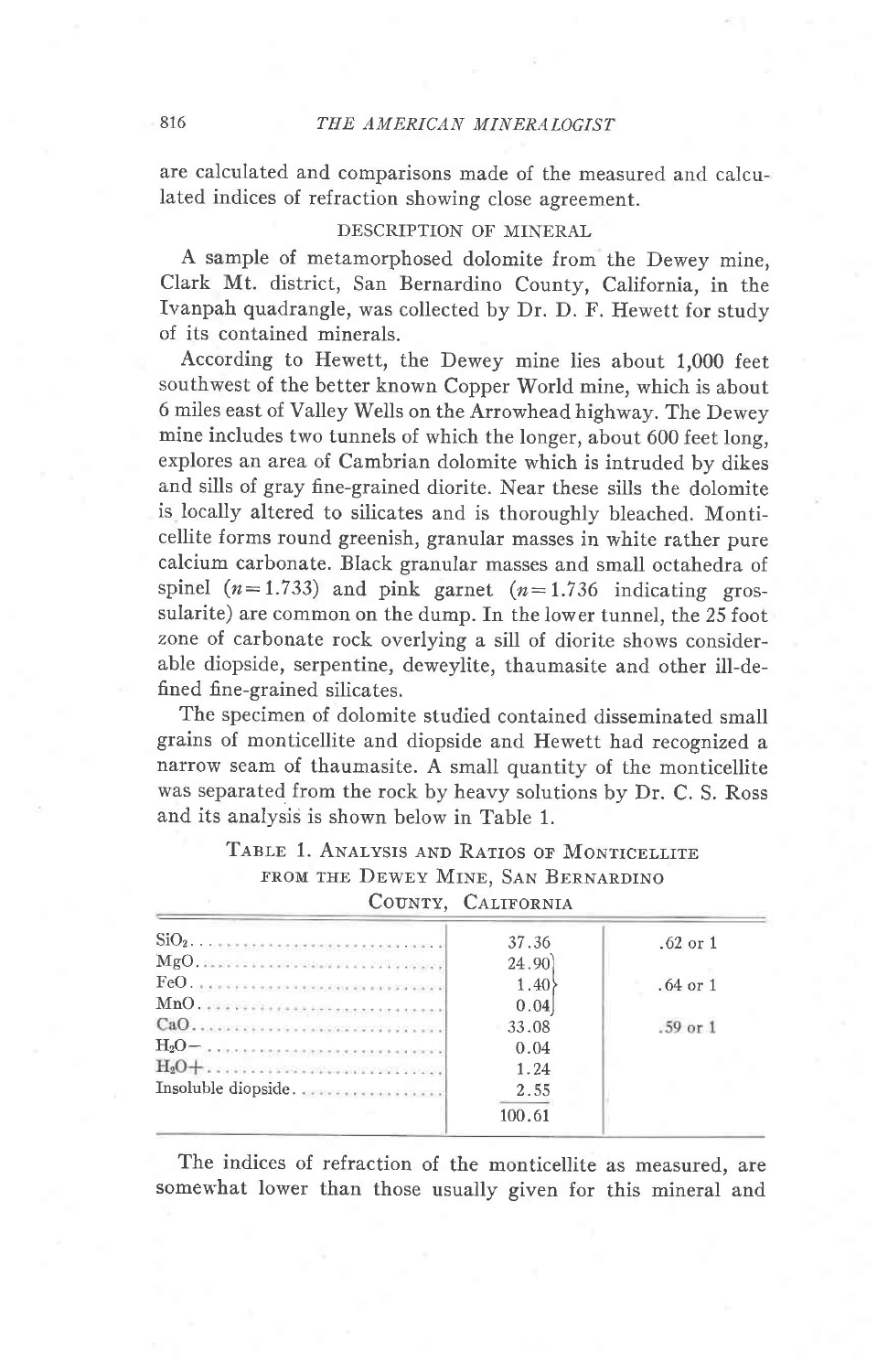further study, with analysis, showed that this monticellite is the purest of any known occurrence, containing 96 per cent of MgO.  $CaO·SiO<sub>2</sub>$ .

The ratios obtained from the small and not completely pure sample are close enough to a 1:1:1 ratio to show that the mineral is monticellite.

Optically, the mineral is biaxial, negative, 2V large (estimated) 80°), with slight dispersion,  $r > v$ . The indices of refraction were measured independently by my colleagues, Dr. C. S. Ross and Miss J. J. Glass, with the following results<sup>1</sup> (Table 2).

TABLE 2. MEASURED INDICES OF REFRACTION OF MONTI-CELLITE FROM THE DEWEY MINE, CALIFORNIA

|            | α     |       | $\sim$ |      |
|------------|-------|-------|--------|------|
| Ross 1.640 |       | 1.648 | 1.654  | .014 |
|            |       | 1.649 | 1.655  | .014 |
|            |       | 1.649 | 1.655  | .013 |
| Average    | 1.641 | 1.649 | 1.655  | .014 |

The purity of this monticellite means that the content of other isomorphous bases, as FeO and MnO, is a minimum and in har-

TABLE 3. TABULATION OF MEASURED INDICES OF REFRACTION OF MONTICELLITE, WITH OTHER DATA

| No.            | FeO                                                                                                                           | MnO             | $\alpha$ | $_{\beta}$   | $\gamma$          | B    | 2V                        | Sign                     |
|----------------|-------------------------------------------------------------------------------------------------------------------------------|-----------------|----------|--------------|-------------------|------|---------------------------|--------------------------|
| $\mathbf{1}$   | $\Omega$                                                                                                                      | 0               | 1,639    | 1.646        | 1.653             | .014 | $80^{\circ} - 90^{\circ}$ | $+$ (?)                  |
| $\overline{2}$ | 1.44                                                                                                                          | 0.04            | 1.641    | 1.649        | 1.655             | .014 | $80^{\circ}$ +            | $\overline{\phantom{m}}$ |
| 3              | 4.4.4.4                                                                                                                       | 1.1.1.1         | 1.640    | 1.651        | 1,662             | .022 | Very large                | S.                       |
| 4              | 3.98                                                                                                                          | 0.52            | 1.646    | 1.654        | 1.661             | .015 | $78^{\circ}$              |                          |
| 5              | 4.79                                                                                                                          | 1.63            | 1.651    | 1.662        | 1.668             | .017 | $75^\circ$                | s                        |
| 6              | 5.11                                                                                                                          | 1.17            | 1.650    | 1.662        | 1.667             | .017 |                           | $\frac{1}{2}$            |
| $\overline{7}$ | 经电子手                                                                                                                          | capitality.     | 1.652    | secessits    | 1.669             | .017 | Fairly large              | <b>STE</b>               |
| 8              | 5.09%                                                                                                                         | $-2.5 - 2.7$    | 1.653    | $-1.1.1.1$   | 1.668             | .015 | (1, 0, 0, 0, 0, 0, 0)     | 355                      |
| 9              | $\left\langle \Phi\right\rangle \left\langle \Phi\right\rangle \left\langle \Phi\right\rangle \left\langle \Phi\right\rangle$ | (1, 1, 1, 1, 1) | $1.66 +$ | <b>SECON</b> | 1.68 <sub>±</sub> | .02  | $-1.1.1.7.7$              | 管理                       |

mony with this purity, the indices of refraction are lower than any determined on the natural mineral.

<sup>1</sup> There is a striking similarity, except for sign, between the optical properties of this monticellite and the  $\gamma$  modification of calcium orthosilicate. Thus:

|                                            |       |       | $\sim$ |      | Sign                     |              |
|--------------------------------------------|-------|-------|--------|------|--------------------------|--------------|
| Monticellite                               | 1.641 | 1.649 | 1.655  | .014 | $\overline{\phantom{0}}$ | $80^{\circ}$ |
| $\gamma$ -Ca <sub>2</sub> SiO <sub>4</sub> | 1.642 | 1.645 | 1.654  | .012 |                          | $60^{\circ}$ |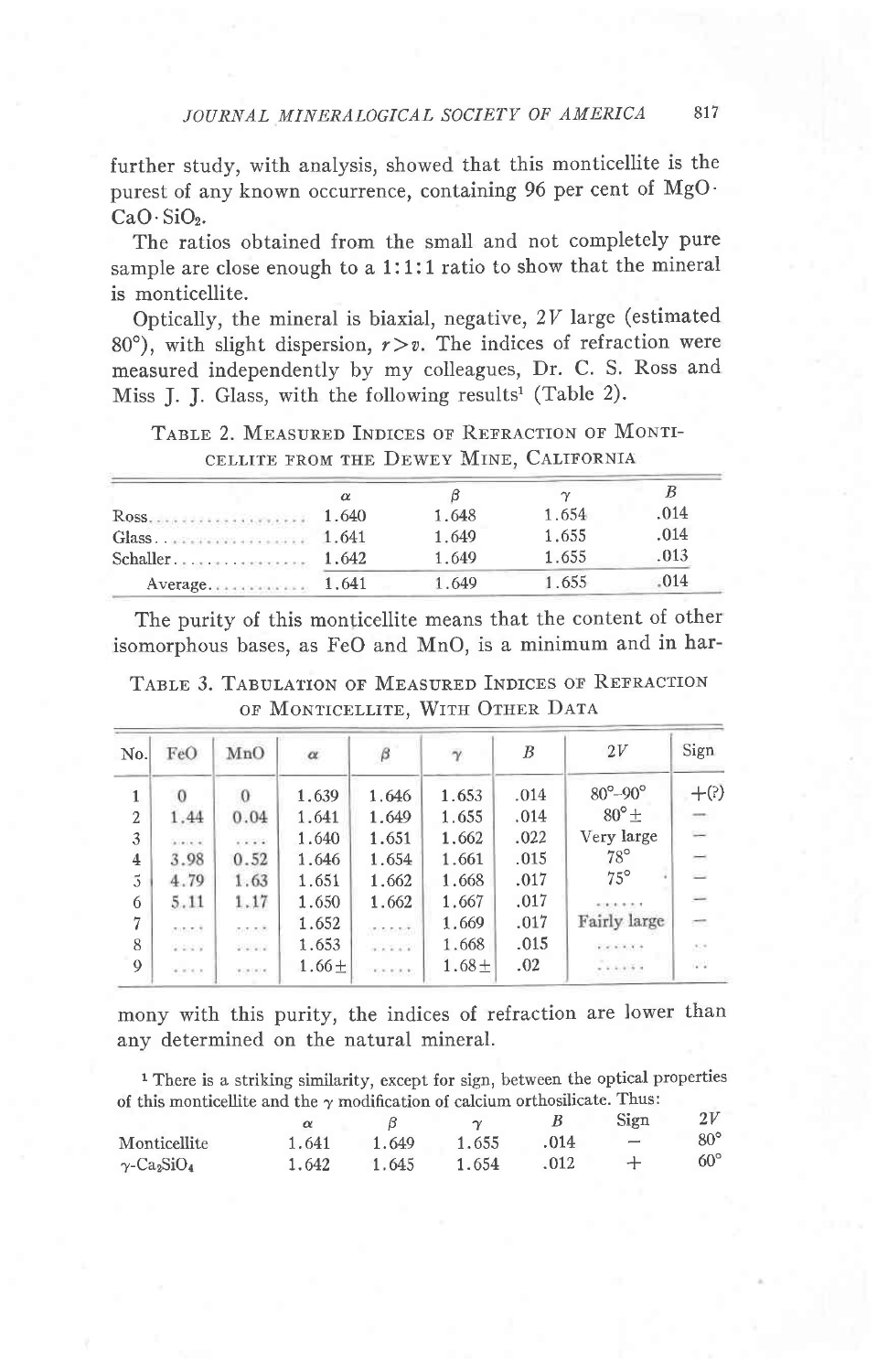The preceding tabulation (Table 3) of known measuremenrs of indices of refraction of monticellite shows the variations. The percentages of FeO and MnO are those obtained after deduction of unessentials and recalculation of the analyses to 100 per cent.

#### REFERENCES

No. 1. Artificial MgO·CaO·SiO<sub>2</sub>. Ferguson, J. B., and Merwin, H. E., The ternary system CaO-MgO-SiO<sub>2</sub>: Am. Jour. Sci., 4th ser., vol. 48, p. 92, 1919.

2. Present paper.

3. Mineral "A" associated with merwinite from Crestmore, California. Larsen, E. S., and FoShag, W. F., Merwinite, a new calcium magnesium orthosilicate from Crestmore, California: Am. Mineral., vol. 6, p. 144, 1921. Referred to monticellite by Bowen, N. L., Two corrections to mineral data: Am. Mineral., vol. 7, p. 66, 1922, and by Tilley (Reference no. 9). The birefringence as given is too high. More accurate values, giving a birefringence of  $0.015$ ,<sup>2</sup> are given for this mineral under no.4.

4. Crestmore, California. Moehlman, R. S., and Gonyer, F. A., Monticellite from Crestmore, California: Am. Mineral., vol. 19, pp. 474-476, 1934. Slight corrections of the indices of refraction are given in  $Am.$  Mineral., vol. 20, p. 138, 1935.

5. Magnet, Cove, Arkansas. Determinations by Penfield and Forbes. Penfield, S. L., and Forbes, E. H., Fayaiite from Rockport, Mass., and on the optical properties of the chrysolite-fayalite group and of monticellite: Am. Jour. Sci., 4th ser., vol. 1, pp. 134-135, 1896.

6. Magnet Cove, Arkansas. Measured by Miss Glass.

7. Osborne, G. D., On the occurrence of custerite and monticellite in metamorphosed limestone from the Carlingford District, County South, Ireland: Geol. Mag., vol. 69, p. 62, 1932.

8. Bowen, N. L., Genetic features of alnoitic rocks at Isle Cadieux, Quebec: Am. Jour. Sci., 5th ser., vol. 3, pp. 3–4, 1922.

9. Tilley, C. E., A monticellite-nepheline-basalt from Tasmania: a correction to mineral data: Geol. Mag., vol.  $65$ , p. 30, 1928. This monticellite was first erroneously described as a calcium silicate and named shannonite.

#### THE MgO · CaO · SiO<sub>2</sub> (MONTICELLITE)-FeO · CaO · SiO<sub>2</sub>-MnO. CaO'SiO, (GLAUCOCHROITE) SERIES

### GENERAL STATEMENT

The three analogous magnesium, iron, and manganese calcium orthosilicates, the first and third occurring as minerals-monticellite and glaucochroite-probably form a series of isomorphous mixtures, similar to the monoclinic pyroxene diopside-hedenbergite-johannsenite series or to the olivines. However, the only two

<sup>2</sup> The corrected values (see under no. 4 for reference) of the indices of refraction give  $\alpha=1.6463$  and  $\gamma=1.6605$ ; hence the correct birefringence is 0.0142. The indices, as given in this paper, are given only to three decimals and if the fourth decimal is 5 (or greater), the third decimal is increased by 1.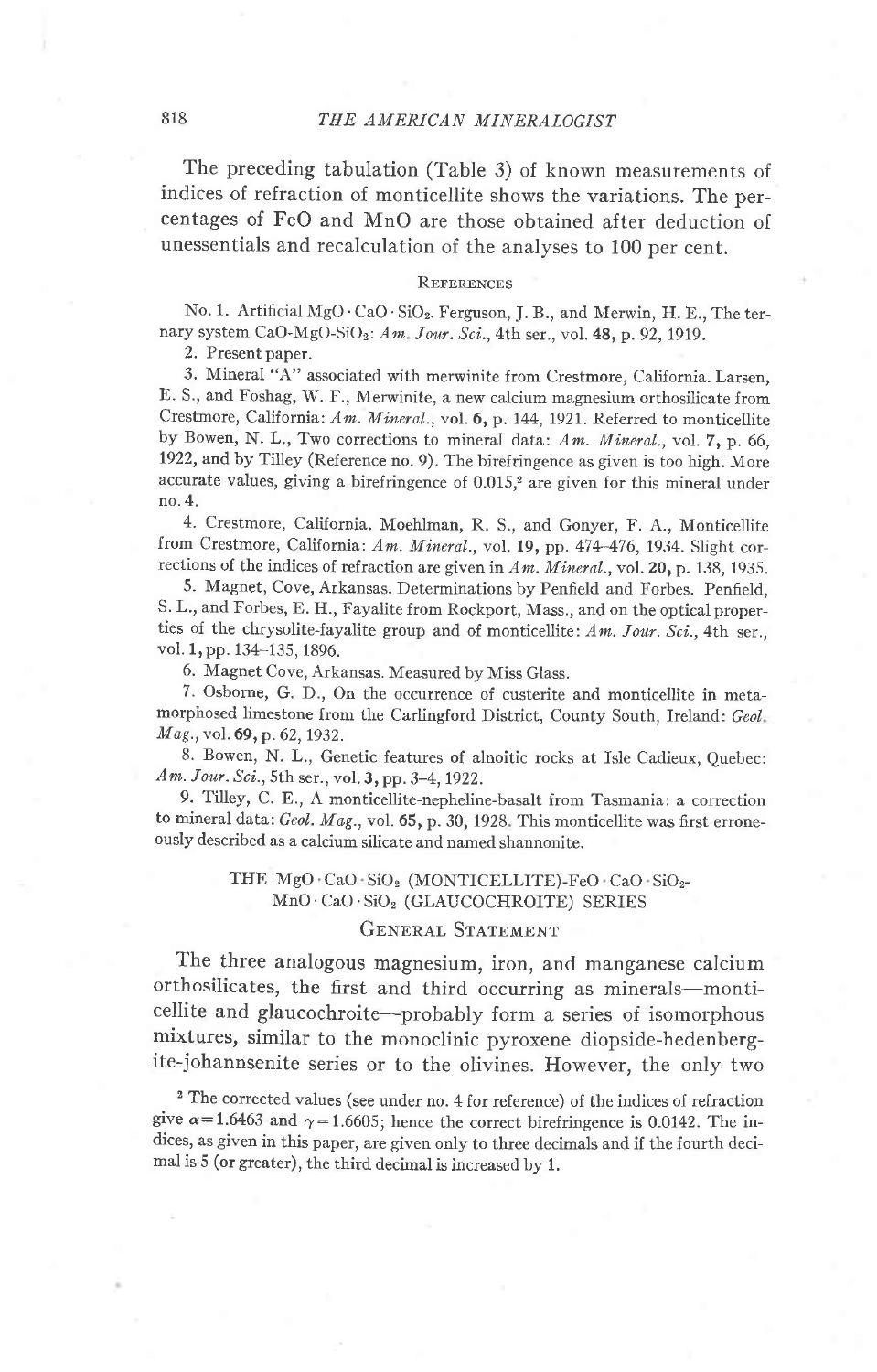### JOURNAL MINERALOGICAL SOCIETY OF AMERICA 819

members occurring as minerals are rare, glaucochroite being exceedingly so. Consequently, no mineral containing these three components in large proportions has yet been found. Such mixtures occur though, not rarely, in artificial furnace slags.

In the following pages, a discussion is presented, aiming to give as accurately as possible the indices of refraction of the three components and then to discuss their intermediate isomorphous mixtures where these occur as minerals. This discussion, however, is brief as the isomorphous mixtures of which the chemical composition and the indices of refraction are known, are limited to the two monticellites from California (Dewey mine and Crestmore) and that from Magnet Cove, Arkansas.

The indices of refraction of pure  $MgO \cdot CaO \cdot SiO_2$  are first calculated from the known data for these three occurrences of monticellite. This involves the indices for the analogous iron and manganese components and the derivation of these values is given after the discussion of those of the magnesium component. The values of the iron component have been determined on artificial material. Two analyses of glaucochroite, one containing a little MgO, are used for the calculation of the indices of refraction of the pure manganese component.

#### $MgO \cdot CaO \cdot SiO_2$  (MONTICELLITE)

The indices of refraction for pure (artificial)  $MgO \cdot CaO \cdot SiO<sub>2</sub>$ generally accepted are:  $\alpha = 1.639 \ \beta = 1.646, \ \gamma = 1.653, \ B = .014, \text{ rep-}$ resenting the average of the values given by Ferguson and Merwin,<sup>3</sup> who give a range for  $\alpha$  from 1.638 to 1.640 and for  $\gamma$  from 1.651 1.655.

The monticellites from the Dewey mine, from Crestmore,<sup>4</sup> and from Magnet Cove, are so dominantly MgO $\cdot$ CaO $\cdot$ SiO<sub>2</sub> (at least 84 weight percentage), that the indices of refraction for pure  $MgO \cdot CaO \cdot SiO_2$  can be calculated from the measured values, allowing for the small quantities of the analogous iron and manganese components, whose indices are known.

The results obtained are as follows (Table 4).

3 Ferguson, J. B., and Merwin, H. E., The ternary system CaO-MgO-SiOz: Am. Jour. Sci., 4th ser., vol. 48, p. 92, 1919.

a Moehlman, R. S., and Gonyer, F. A., Monticellite from Crestmore, California:  $Am.$  Mineral., vol. 19, pp. 474-476, 1934. Slight corrections of the indices of refraction are given in  $Am.$  Mineral., vol. 20, p. 138, 1935.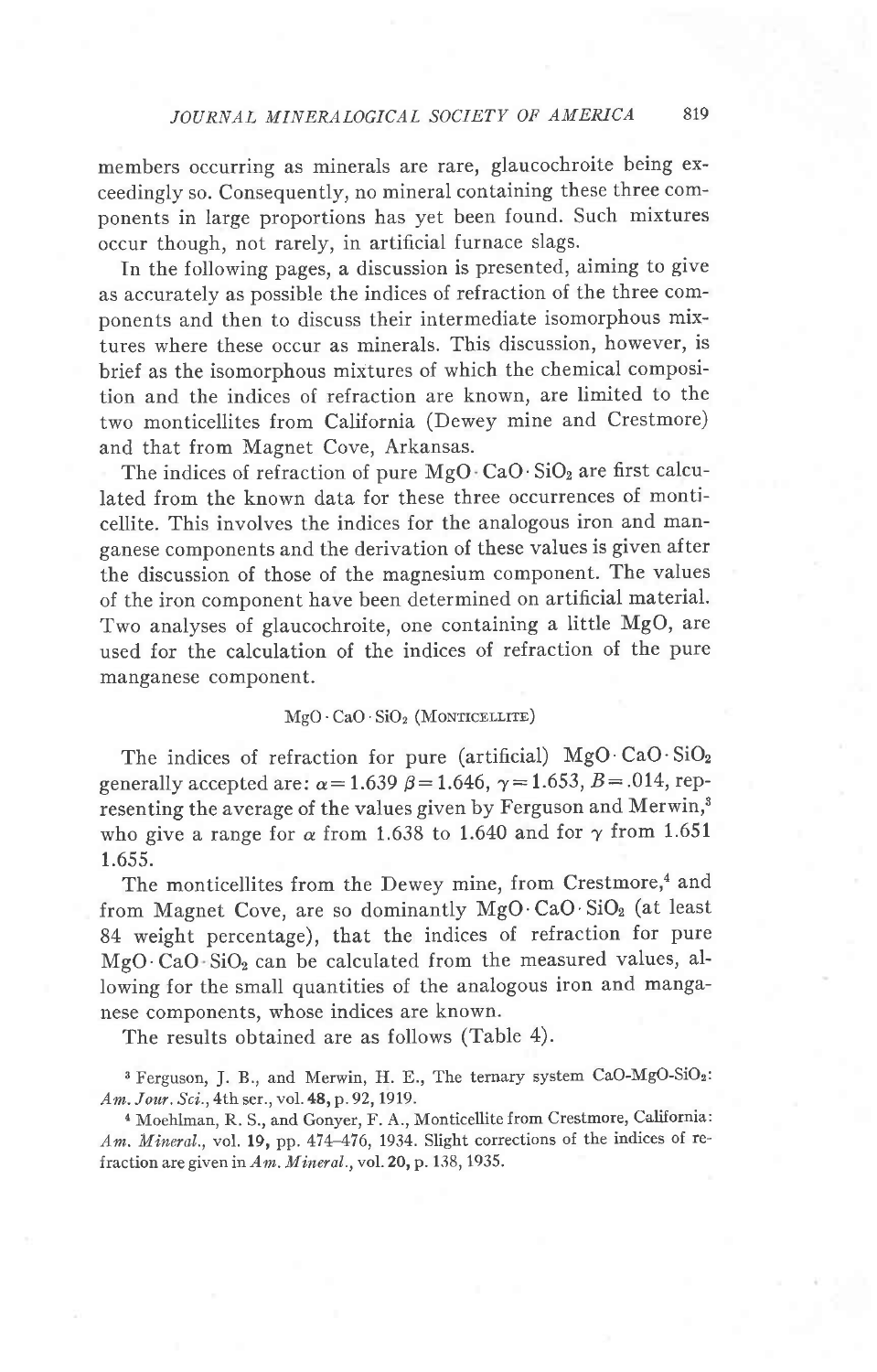#### THE AMERICAN MINERALOGIST

|                                      |                                                 | Composition                                  |                                              |                                                                        | Indices of refraction                                                 |
|--------------------------------------|-------------------------------------------------|----------------------------------------------|----------------------------------------------|------------------------------------------------------------------------|-----------------------------------------------------------------------|
| Mineral                              | $MgO^+$<br>CaO <sup>2</sup><br>SiO <sub>2</sub> | FeO.<br>CaO <sub>2</sub><br>SiO <sub>2</sub> | MnO.<br>CaO <sub>2</sub><br>SiO <sub>2</sub> | Measured                                                               | Calculated for<br>$MgO \cdot CaO \cdot SiO2$                          |
| Dewey mine,<br>California            | 96                                              | $\overline{4}$                               | $\overline{0}$                               | $\alpha = 1.641$<br>$\beta = 1.649$<br>$\gamma = 1.655$<br>$B = 0.014$ | $\alpha = 1.639$<br>$\beta = 1.645$<br>$\gamma = 1.651$<br>$B = .012$ |
| Crestmore,<br>California             | 88                                              | $10\frac{1}{2}$                              | $1\frac{1}{2}$                               | $\alpha = 1.646$<br>$\beta = 1.654$<br>$\gamma = 1.661$<br>$B = 0.015$ | $\alpha = 1.640$<br>$\beta = 1.643$<br>$\gamma = 1.649$<br>$B = .009$ |
| Arkansas<br>(Penfield<br>and Forbes) | 84                                              | 12                                           | 4                                            | $\alpha = 1.651$<br>$\beta = 1.662$<br>$\gamma = 1.668$<br>$B = 0.017$ | $\alpha = 1.643$<br>$\beta = 1.649$<br>$\gamma = 1.654$<br>$B = .011$ |
| Arkansas<br>(Miss Glass)             | 84                                              | 13                                           | $\overline{3}$                               | $\alpha = 1.650$<br>$\beta = 1.662$<br>$\gamma = 1.667$<br>$B = 0.017$ | $\alpha = 1.642$<br>$\beta = 1.649$<br>$\gamma = 1.652$<br>$B = .010$ |

# TABLE 4. CALCULATED INDICES OF REFRACTION OF PURE MgO·CaO·SiO<sub>2</sub>, AS OBTAINED FROM THE DATA ON NATURAL MONTICELLITES

The average of the available data, summarized in Table 5, gives the values:  $\alpha = 1.641$ ,  $\beta = 1.646$ ,  $\gamma = 1.652$ ;  $B = 0.011$ , which values are used in the discussion of the natural monticellites on the following pages.

| TABLE 5. INDICES OF REFRACTION OF MgO. CaO. SiO <sub>2</sub> |       |       |          |       |
|--------------------------------------------------------------|-------|-------|----------|-------|
|                                                              | α     | β     | $\gamma$ | В     |
| Artificial                                                   | 1.639 | 1.646 | 1.653    | 0.014 |
| Calculated from measure-<br>ments of monticellite<br>from:   |       |       |          |       |
| Dewey mine                                                   | 1.639 | 1.645 | 1.651    | 0.012 |
| Crestmore                                                    | 1.640 | 1.643 | 1.649    | 0.009 |
| Arkansas $(P, \& F)$ .                                       | 1.643 | 1.649 | 1.654    | 0.011 |
| Arkansas $(G.)$                                              | 1.642 | 1.649 | 1.652    | 0.010 |
| Average                                                      | 1.641 | 1.646 | 1,652    | 0.011 |

820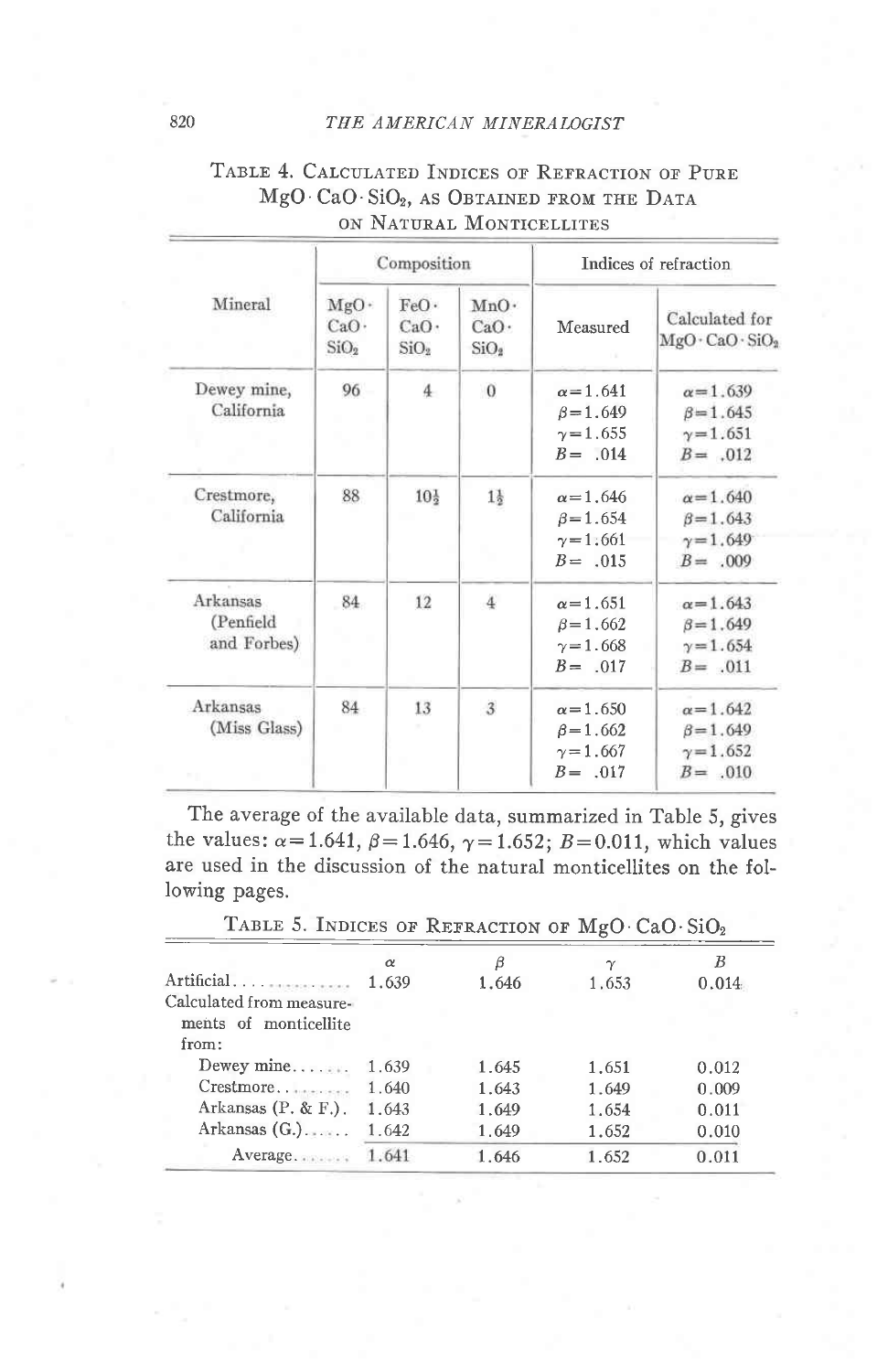The average values given above are almost identical with the previously accepted values, determined on artificial material. They are believed to be slightly more accurate as the birefringence of pure  $MgO \cdot CaO \cdot SiO_2(0.011)$  should be less than that found for the mineral from the Dewey mine (0.014) and from Crestmore (0.015). Both these minerals contain small quantities of the analagous iron component, FeO·CaO·SiO<sub>2</sub>, whose birefringence (0.047) is strong and about four times that of  $MgO \cdot CaO \cdot SiO<sub>2</sub>$ , so that the presence of a small quantity of  $FeO· CaO· SiO<sub>2</sub>$  in a monticellite rapidly increases the birefringence.

The calculated values of the indices of refraction for  $MgO$ . CaO'SiOz for the different occurrences (Table 4) show a greater variation than was expected; thus the maximum difference for  $\alpha$ is 0.004, for  $\beta$  0.006, and for  $\gamma$  0.005. The birefringence however is consistently lower than  $0.014$ , ranging from  $0.009$  to  $0.012$ .

### FeO' CaO' SiOz

The indices of refraction for the artificial compound FeO' CaO'  $SiO<sub>2</sub>$  (not known as a mineral), are given by Bowen, Schairer, and Posnjak<sup>5</sup> as:  $\alpha = 1.696$ ,  $\beta = 1.734$ ,  $\gamma = 1.743$ , with  $B = 0.047$ . These values are close to the indices of glaucochroite, but slightly higher. They confirm the results found previously for the monoclinic pyroxenes hedenbergite and johannsenite, namely, that in analogous or isomorphous series, the indices of refraction of the iron component are slightly higher than those of the manganese component, but the birefringence is slightly less.

# $MnO \cdot CaO \cdot SiO_2$  (GLAUCOCHROITE)

Only three analyses of glaucochroite have been published—th original one by Penfield and Warren,<sup>6</sup> a later one by Palache,<sup>7</sup> and a third analysis made by R. B. Gage and listed by Palache in his Franklin report.8

 $6$  Bowen, N. L., Schairer, J. F., and Posnjak, Eugene, The system,  $Ca_2SiO_4$  $Fe<sub>2</sub>SiO<sub>4</sub>: Am. Jour. Sci., 5th ser., vol. 25, pp. 287-288, 1933. Also, The syste$ CaO-FeO-SiO<sub>2</sub>: Am. Jour. Sci., 5th ser., vol. 26, p. 262, 1933. The value for  $\beta$  is calculated from  $\alpha$ ,  $\gamma$ , and 2V.

6 Penfield, S. L., and'Warren, C. H., Some new minerals from the zinc mines at Franklin, New Jersey, and note concerning the chemical composition of ganomalite: Am. Jour. Sci., 4th ser., vol.  $8$ , p. 339, 1899.

<sup>7</sup> Palache, Charles, Mineralogical notes on Franklin and Sterling Hill, New Jersey: Am. Mineral., vol. 13, pp. 307-308, 1928. Analysis by Dr, L. H. Bauer.

8 Palache, Charles, The minerals of Franklin and Sterling Hill, Sussex County, New Jersey: U.S. Geol. Survey, Prof. Paper 180, p. 79, 1935.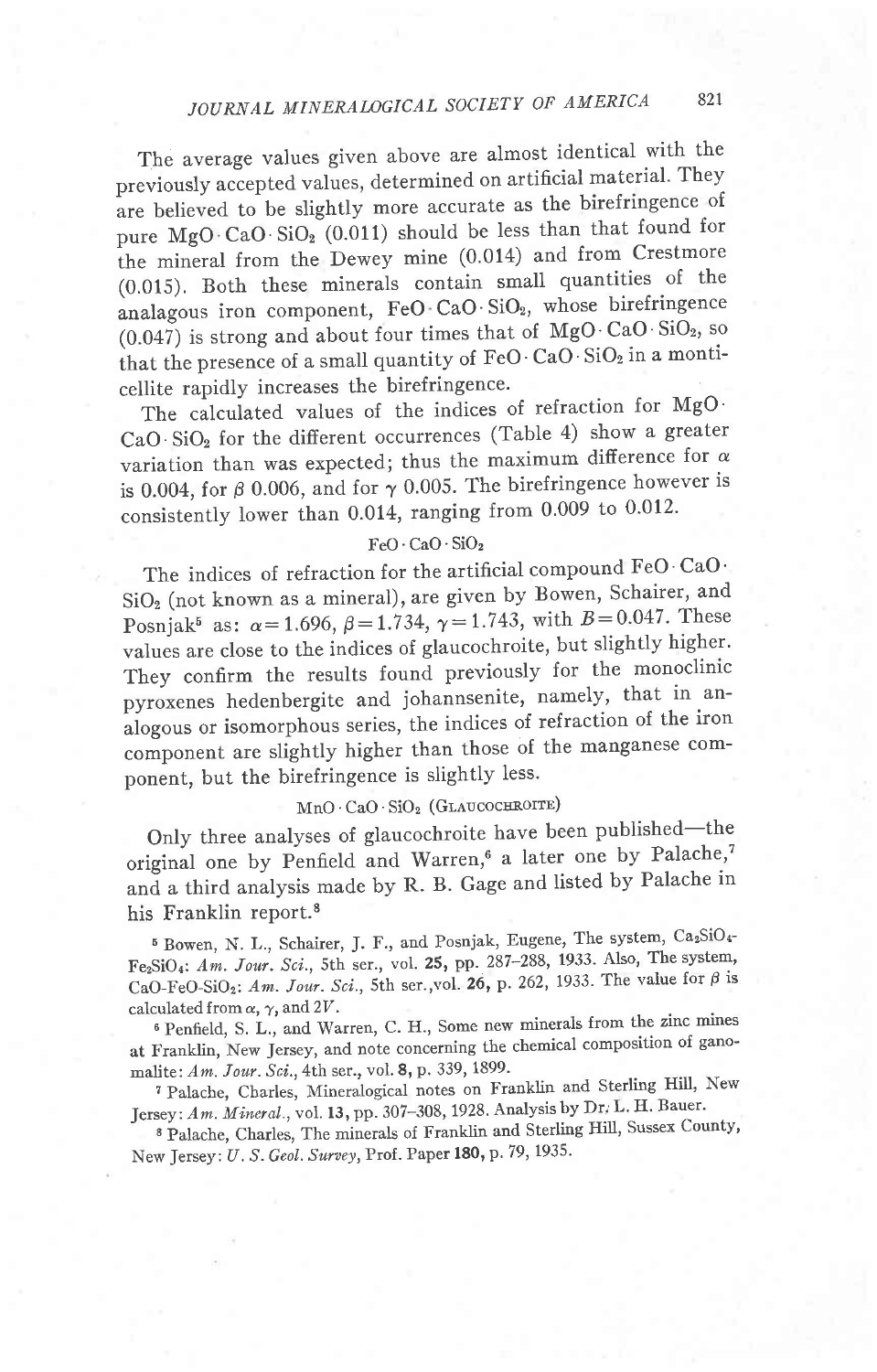The indices of refraction given by penfield and Warren are:  $\alpha$  = 1.686,  $\beta$  = 1.722,  $\gamma$  = 1.735.<sup>9</sup> 2V = 61°. The only extraneous base given in the analysis is 1.74 per cent of pbO, the interpretation of which is difficult as the  $38.00$  per cent MnO reported already slightly exceeds the theoretical percentage of MnO  $(37.90)$  in glaucochroite. Nasonite is reported as an associated mineral and it would require only 2.6 per cent of nasonite to yield the 1.74 per cent of PbO reported. No MgO is reported in the analysis.

The indices of refraction given, therefore, probably represent those of pure glaucochroite.

The second reported analysis, by Bauer, as published by palache, is given after 3.29 per cent willemite (based on the ZnO content) is deducted and the analysis recalculated to 100 per cent. In this form, the analysis still contains 0.32 per cent pbO and 0.9g per cent AlzOs. ff these two bases are also deducted and the analysis recalculated to 100 per cent, the following composition is obtained (Table 6).

# TABLE 6. RECALCULATED ANALYSIS OF GLAUCOCHROITE AFTER DEDUCTING IMPURITIES

[L. H. BAUER ANALYST]

| $SiO2$ 32.34 | 100.00 | Composition $\begin{cases} \text{MnO} \cdot \text{CaO} \cdot \text{SiO}_2, & \text{91} \text{ per cent} \\ \text{MgO} \cdot \text{CaO} \cdot \text{SiO}_2, & \text{91} \text{ per cent} \end{cases}$<br>100 |
|--------------|--------|-------------------------------------------------------------------------------------------------------------------------------------------------------------------------------------------------------------|
|--------------|--------|-------------------------------------------------------------------------------------------------------------------------------------------------------------------------------------------------------------|

The small percentage of MgO present is due to isomorphous MgO CaO.SiO2, and calculation slows that Bauer's recalculated analysis can be interpreted as representing an isomorphous mixture with 9 per cent of monticellite.

The indices of refraction of glaucochroite given by Larsen and Berman<sup>10</sup> on "Type material" probably were made on the material analyzed by Bauer, as the indices are very close to the less exact

<sup>9</sup> The two indices  $\alpha$  and  $\beta$  determined by the prism method and  $\gamma$  calculated from  $\alpha$ ,  $\beta$ , and 2E (measured).

10 Larsen, E. S., and Berman, Harry. The microscopic determination of the non\_ opaque minerals, 2d ed.: U. S. Geol. Survey, Bull. 848, p. 191, 1934.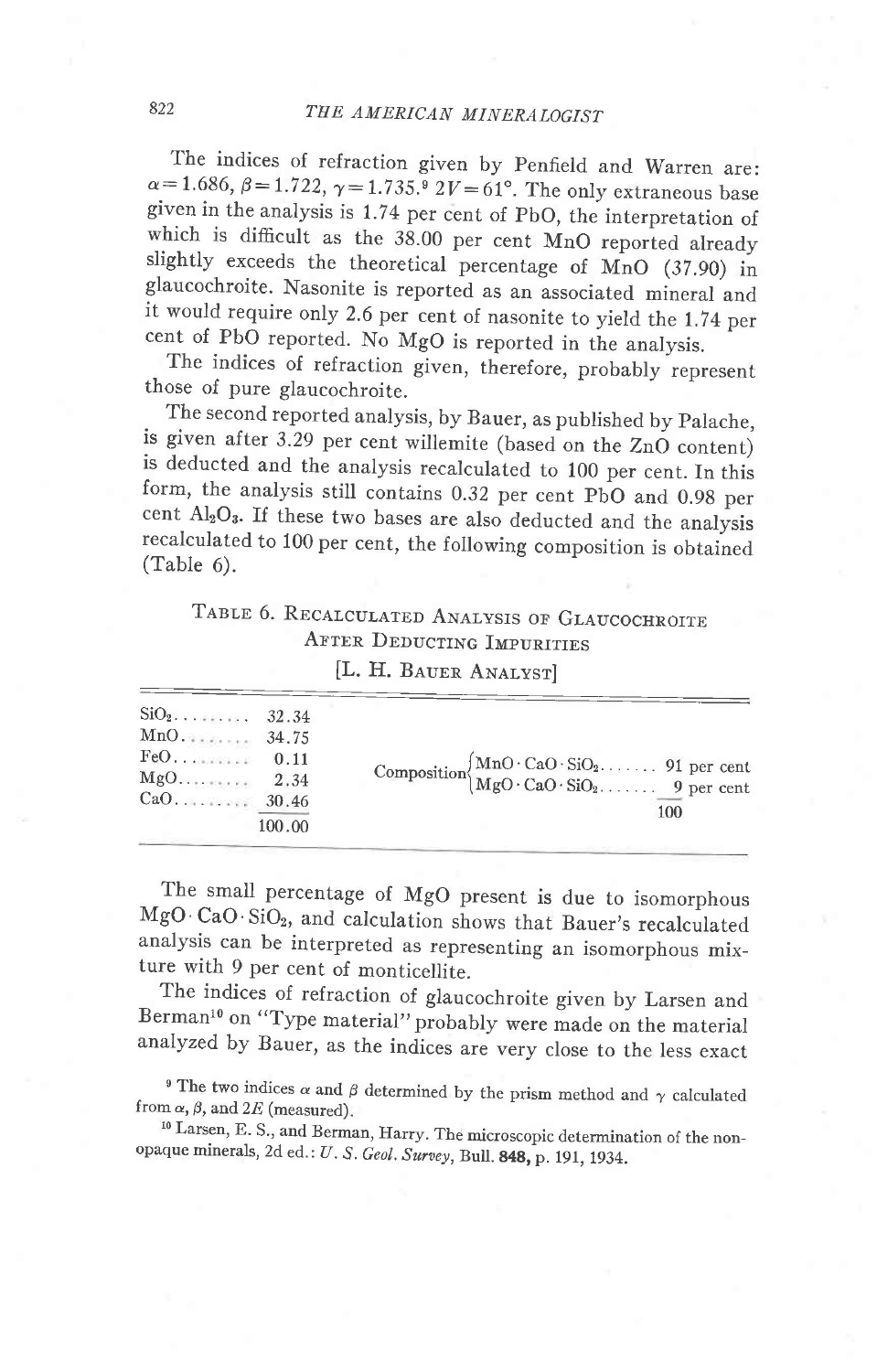ones previously determined by Berman and published by Palache,<sup>11</sup> as the following comparison shows (Table 7):

| Larsen and Berman, 1934                                                                 |       | Berman, 1928                                                                                                                                                                                                                     |        |
|-----------------------------------------------------------------------------------------|-------|----------------------------------------------------------------------------------------------------------------------------------------------------------------------------------------------------------------------------------|--------|
| $\alpha$ . 1.679                                                                        |       | $\alpha$ .                                                                                                                                                                                                                       | 1.68   |
| Becommunication and communication                                                       | 1.716 | D алалалалалалалалалалалалала к                                                                                                                                                                                                  | 1.71   |
|                                                                                         | 1.729 | $\gamma$ . The second second second second second second second second second second second second second second second second second second second second second second second second second second second second second second | 1 72.5 |
| $\boldsymbol{\mathit{B}}$ in the second control of the second $\boldsymbol{\mathit{B}}$ | .050  | the contract of the contract of the contract of                                                                                                                                                                                  | 045    |

TABLE 7. INDICES OF REFRACTION OF GLAUCOCHROITE ANALYZED BY L. H. BAUER

The indices of refraction for the pure compound MnO CaO' SiO<sub>2</sub> calculate out as:  $\alpha$  = 1.683,  $\beta$  = 1.723,  $\gamma$  = 1.736, using the more exact determinations given by Larsen and Berman for a mineral composed of 91 per cent of  $MnO$   $CaO$   $SiO<sub>2</sub>$  and 9 per cent of MgO CaO SiO<sub>2</sub>. These values are remarkably close to those given by Penfield and Warren and averaging them, the following values (Table 8) are obtained which are taken as representing the indices of refraction for pure glaucochroite.

TABLE 8. INDICES OF REFRACTION OF PURE GLAUCOCHROITE

| Penfield and Warren                         | $\alpha$<br>1.686 | 1.722 | $\gamma$<br>1.735 | .049 |
|---------------------------------------------|-------------------|-------|-------------------|------|
| Recalculated, based on<br>Bauer's analysis. | 1.683             | 1.723 | 1.736             | .053 |
| Average                                     | 1.685             | 1.723 | 1.736             | .051 |

The indices of refraction ( $\alpha$ =1.685,  $\beta$ =1.7105,  $\gamma$ =1.7205, with  $B = .0355$ ), given by Greer<sup>12</sup> for artificial glaucochroite do not agree closely with those just given. The value for  $\alpha$  is identical but  $\gamma$  is low and the birefringence given by him is much too low.

ISOMORPHOUS MIXTURES OF THE THREE COMPONENTS

The calculated chemical composition and the optical properties of the three components, MgO'CaO'SiO2, FeO CaO SiOz, and  $MnO \cdot CaO \cdot SiO<sub>2</sub>$ , are given in Table 9.

11 Palache, Charles, Mineralogical notes on Franklin and Sterling HiIl, New Jersey: Am. Mineral., vol. 13, p. 307, 1928.

<sup>12</sup> Greer, W. L. C., Mix-crystals of Ca<sub>2</sub>SiO<sub>4</sub> and Mn<sub>2</sub>SiO<sub>4</sub>: Am. Mineral., vol. 17, p. 138, 1932.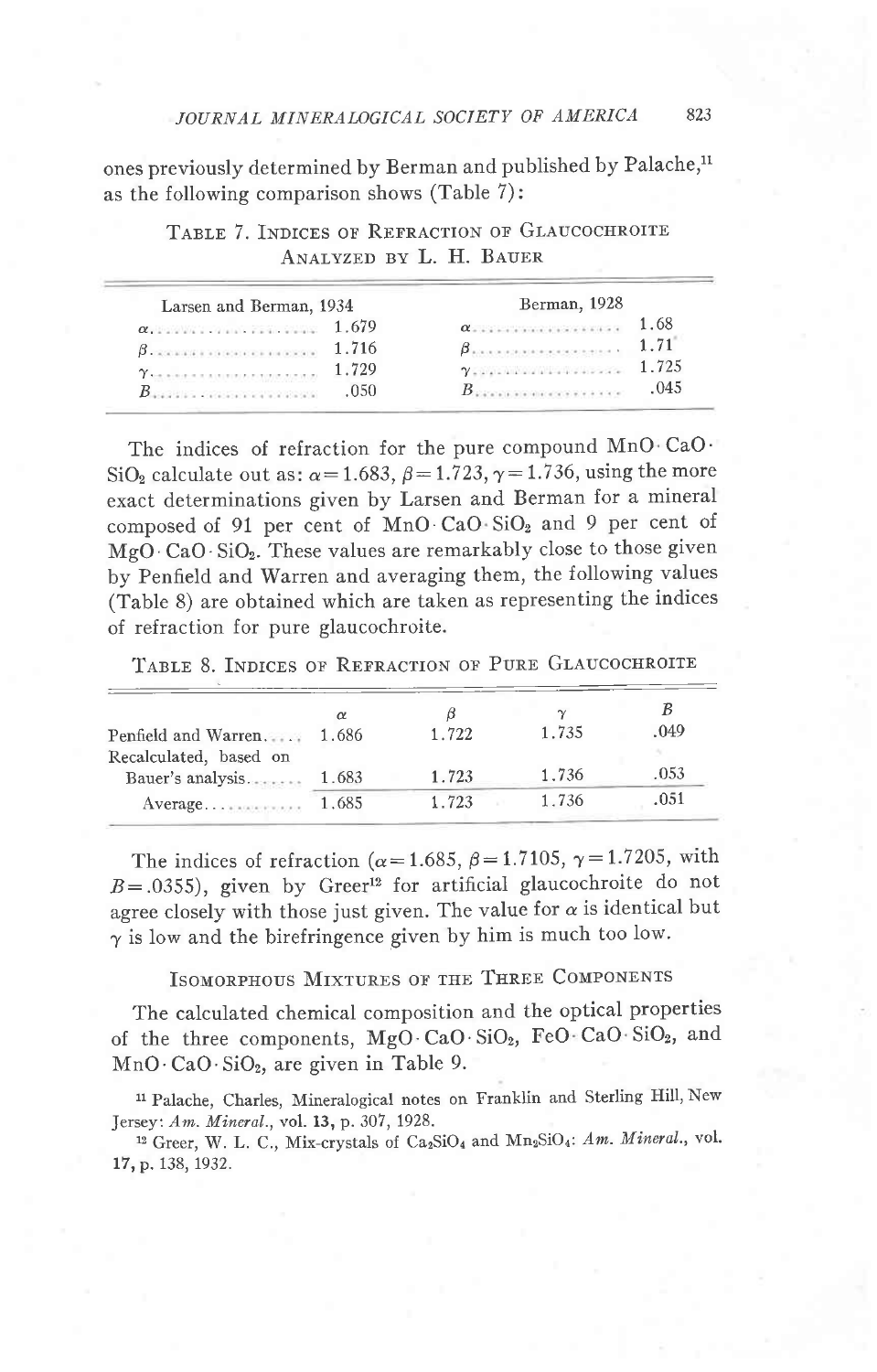#### THE AMERICAN MINERALOGIST

|                                                    | $MgO \cdot CaO \cdot SiO2$                                                                                                                                                                                                                                                                                                                                                                                              | $FeO \cdot CaO \cdot SiO2$ | $MnO \cdot CaO \cdot SiO2$ |
|----------------------------------------------------|-------------------------------------------------------------------------------------------------------------------------------------------------------------------------------------------------------------------------------------------------------------------------------------------------------------------------------------------------------------------------------------------------------------------------|----------------------------|----------------------------|
| $\text{SiO}_2$                                     | 38.40                                                                                                                                                                                                                                                                                                                                                                                                                   | 31.97                      | 32.12                      |
| $MgO$                                              | 25.76                                                                                                                                                                                                                                                                                                                                                                                                                   | 2.4.4.4.4                  | .                          |
| $MnO$                                              | $x = 1, 1, 0, 0$                                                                                                                                                                                                                                                                                                                                                                                                        | 9.9.9.4.0                  | 37.90                      |
|                                                    | $x = \frac{1}{2} \sqrt{1 + \frac{1}{2} \sqrt{1 + \frac{1}{2} \sqrt{1 + \frac{1}{2} \sqrt{1 + \frac{1}{2} \sqrt{1 + \frac{1}{2} \sqrt{1 + \frac{1}{2} \sqrt{1 + \frac{1}{2} \sqrt{1 + \frac{1}{2} \sqrt{1 + \frac{1}{2} \sqrt{1 + \frac{1}{2} \sqrt{1 + \frac{1}{2} \sqrt{1 + \frac{1}{2} \sqrt{1 + \frac{1}{2} \sqrt{1 + \frac{1}{2} \sqrt{1 + \frac{1}{2} \sqrt{1 + \frac{1}{2} \sqrt{1 + \frac{1}{2} \sqrt{1 + \frac$ | 38.19                      |                            |
|                                                    | 35.84                                                                                                                                                                                                                                                                                                                                                                                                                   | 29.84                      | 29.98                      |
|                                                    | 100.00                                                                                                                                                                                                                                                                                                                                                                                                                  | 100.00                     | 100.00                     |
|                                                    | 1.641                                                                                                                                                                                                                                                                                                                                                                                                                   | 1.696                      | 1.685                      |
| $\beta$ accuracional con a matematical components. | 1.646                                                                                                                                                                                                                                                                                                                                                                                                                   | 1.734                      | 1.723                      |
| $\gamma$                                           | 1.652                                                                                                                                                                                                                                                                                                                                                                                                                   | 1.743                      | 1.736                      |
|                                                    | .011                                                                                                                                                                                                                                                                                                                                                                                                                    | .047                       | .051                       |
|                                                    | Nearly 90°                                                                                                                                                                                                                                                                                                                                                                                                              | $50^{\circ} + 2^{\circ}$   | $61^\circ$                 |
|                                                    | $+$ ?a                                                                                                                                                                                                                                                                                                                                                                                                                  | <b>SALE</b>                |                            |

# TABLE 9. CALCULATED CHEMICAL COMPOSITION AND OPTICAL PROPERTIES OF COMPONENTS

<sup>a</sup> Natural monticellites are optically negative with 2V large.

The comparison of the measured and calculated indices of refraction for the monticellite from the Dewey mine, California, is shown in Table 10. In this and the following comparisons, the analyses have been recalculated to 100 per cent after deduction of unessential constituents. The composition is expressed by weight percentages of the components.

In the monticellite from Crestmore, California, described in de-

# TABLE 10. COMPARISON OF MEASURED AND CALCULATED INDICES OF REFRACTION OF MONTICELLITE FROM THE DEWEY MINE, SAN BERNARDINO COUNTY, CALIFORNIA

| $\text{SiO}_2$<br>FeO.41<br>MnO | 38.60<br>1.44<br>0.04 |                  |          | Composition $\begin{cases} MgO \cdot CaO \cdot SiO_2. & 96 \\ FeO \cdot CaO \cdot SiO_2. & 4 \end{cases}$ | 100        |
|---------------------------------|-----------------------|------------------|----------|-----------------------------------------------------------------------------------------------------------|------------|
|                                 |                       |                  |          | Indices of refraction                                                                                     |            |
|                                 | 100.00                |                  | Measured |                                                                                                           | Calculated |
|                                 |                       |                  |          |                                                                                                           | 1.643      |
|                                 |                       |                  |          | $\beta$ . 1.650                                                                                           |            |
|                                 |                       | $\gamma$ . 1.655 |          |                                                                                                           |            |
|                                 |                       |                  |          | $B$                                                                                                       | .013       |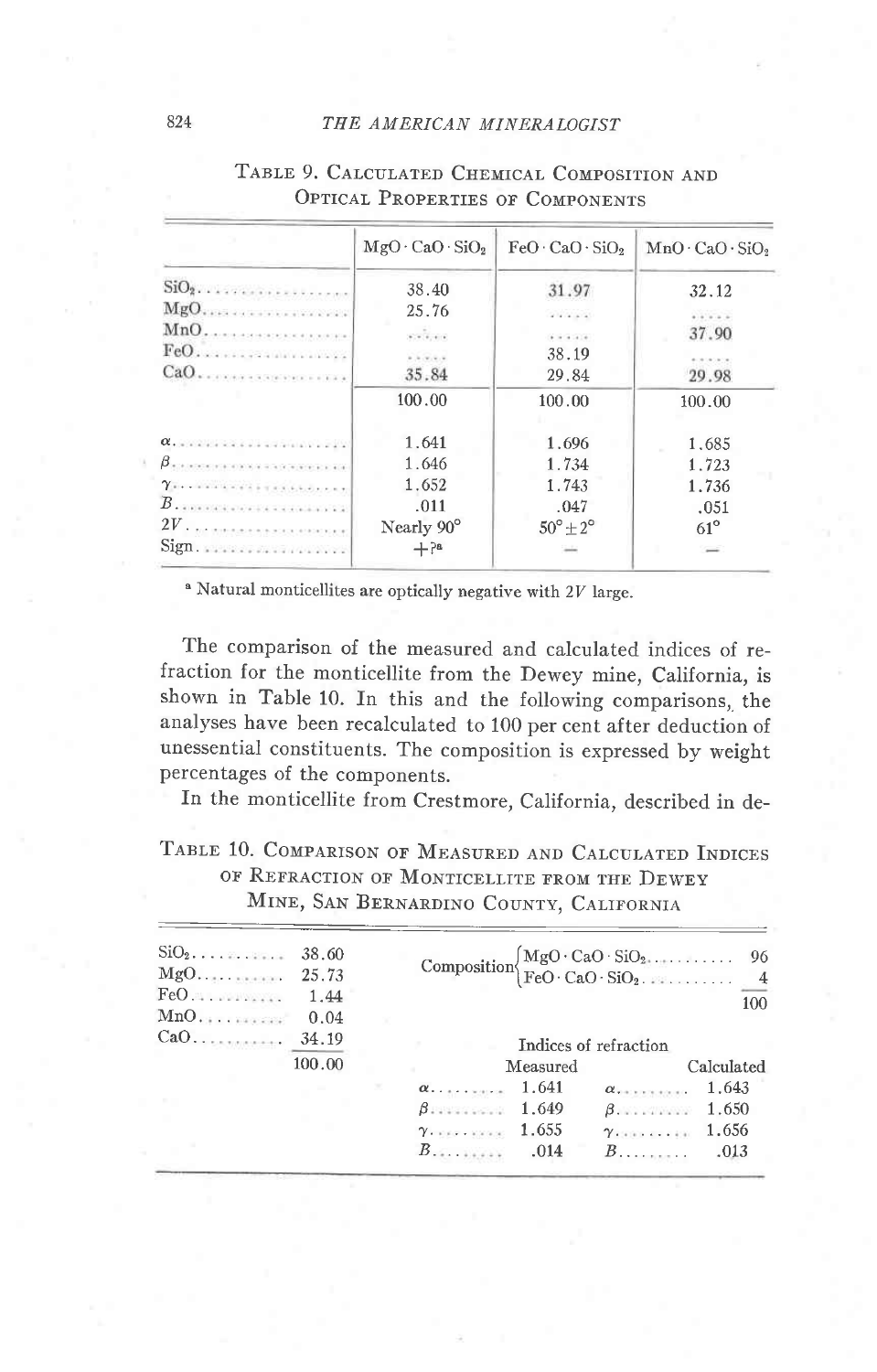tail by Moehlman and Gonyer,<sup>13</sup> the quantities of FeO and MnO, isomorphously replacing the MgO, are greater than those in the monticellite from the Dewey mine, but less than those in the mineral from Magnet Cove, Arkansas.

The calculated analysis, with component composition, and measured and calculated indices of refraction, are given in Table 11.

# TABLE 11. COMPARISON OF MEASURED AND CALCULATED INDICES OF REFRACTION OF MONTICELLITE FROM CRESTMORE, CALIFORNIA

| 37.48 |                       |       |          | 88                                                                                                                                                                                                                                 |
|-------|-----------------------|-------|----------|------------------------------------------------------------------------------------------------------------------------------------------------------------------------------------------------------------------------------------|
| 22.80 |                       |       |          | $10\frac{1}{2}$                                                                                                                                                                                                                    |
| 3.98  |                       |       |          | $1\frac{1}{2}$                                                                                                                                                                                                                     |
| 0.52  |                       |       |          | 100                                                                                                                                                                                                                                |
| 35.22 |                       |       |          |                                                                                                                                                                                                                                    |
|       | Indices of refraction |       |          |                                                                                                                                                                                                                                    |
|       |                       |       |          | Calculated                                                                                                                                                                                                                         |
|       | $\alpha$ .            | 1.646 |          | 1.647                                                                                                                                                                                                                              |
|       |                       | 1.654 |          | 1.656                                                                                                                                                                                                                              |
|       |                       | 1.661 |          | 1.663                                                                                                                                                                                                                              |
|       |                       | .015  |          | .016                                                                                                                                                                                                                               |
|       | 100.00                |       | Measured | $MgO \cdot CaO \cdot SiO_2 \dots$<br>Composition $\operatorname{FeO} \cdot \operatorname{CaO} \cdot \operatorname{SiO}_2$<br>$MnO \cdot CaO \cdot SiO_2 \dots$<br>$\alpha$ .<br>$\beta$<br>$Y \times Y \times Y \times Y \times Y$ |

Three analyses of monticellite from Magnet Cove, Arkansas, are available, one by Genth,<sup>14</sup> one by Penfield and Forbes,<sup>15</sup> who also give  $2V=75^{\circ}$  (measured) and  $2V=74^{\circ}$  (calculated from the indices), and one by Himmelbauer as given by Tschermak.<sup>16</sup>

All three analyses are very similar (FeO=5.25, 4.75, 5.08;  $MnO=1.17$ , 1.62, 0.66) so that, after deduction of unessentials and recalculation to 100 per cent, the average analysis must represent closely the composition of this monticellite from Magnet Cove. This average composition is used for a comparison of the

<sup>13</sup> Moehlman, R. S., and Gonyer, F. A., Monticellite from Crestmore, California: Am. Mineral., vol. 19, pp. 474-476, 1934. Slight corrections of the indices of refraction, vol. 20, p. 138, 1935.

<sup>14</sup> Genth, F. A., Contributions to mineralogy, No. 50 (with crystallographic notes by S. L. Penfield and L. V. Pirsson): Am. Jour. Sci., 3d ser., vol. 41, pp. 398-400, 1891.

<sup>15</sup> Penfield, S. L., and Forbes, E. H., Fayalite from Rockport, Mass., and on the optical properties of the chrysolite-fayalite group and of monticellite: Am. Jour. Sci., 4th ser., vol. 1, pp. 134-135, 1896.

<sup>16</sup> Tschermak, G., Metasilikate und Trisilikate: Sitzungsber. math.-naturw. Kl., Akademie d. Wissenschaften, Wien, vol. 115, Abt. 1, p. 221, 1906.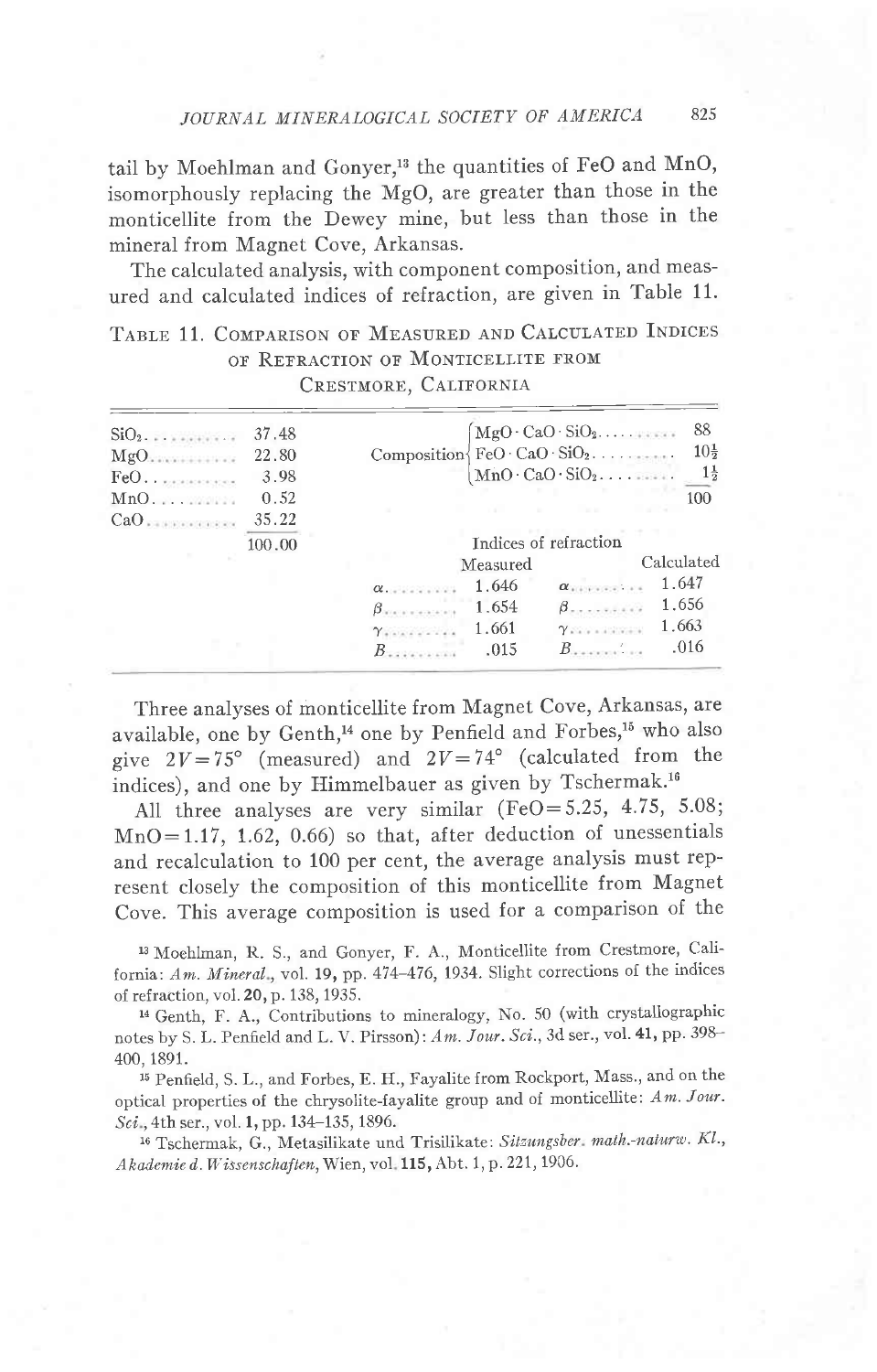indices of refraction measured by Miss J. J. Glass on a specimen of monticellite from Magnet Cove collected by Dr. C. S. Ross.

The comparisons of measured and calculated indices are shown below in Table 12.

| TABLE 12. COMPARISON OF MEASURED AND CALCULATED |
|-------------------------------------------------|
| INDICES OF REFRACTION OF MONTICELLITE           |
| FROM MAGNET COVE, ARKANSAS                      |

|                                                                                                                                                                                                                                   | Penfield and<br>Forbes |       | Average of three<br>analyses |                                                                   |
|-----------------------------------------------------------------------------------------------------------------------------------------------------------------------------------------------------------------------------------|------------------------|-------|------------------------------|-------------------------------------------------------------------|
|                                                                                                                                                                                                                                   | 37.13                  |       | 36.33                        |                                                                   |
|                                                                                                                                                                                                                                   | 21.81                  |       | 22.50                        |                                                                   |
|                                                                                                                                                                                                                                   | 4.79                   |       | 5.11                         |                                                                   |
|                                                                                                                                                                                                                                   | 1.63                   |       | 1.17                         |                                                                   |
| CaO, increased in a continuum company                                                                                                                                                                                             | 34.64                  |       | 34.89                        |                                                                   |
|                                                                                                                                                                                                                                   | 100.00                 |       | 100.00                       |                                                                   |
| $MgO \cdot CaO \cdot SiO_2$                                                                                                                                                                                                       | 84                     |       | 84                           |                                                                   |
| Composition $\{FeO \cdot CaO \cdot SiO_2, \ldots$ .                                                                                                                                                                               | 12                     |       | 13                           |                                                                   |
| $MnO \cdot CaO \cdot SiO_2 \ldots$                                                                                                                                                                                                | $\overline{4}$         |       | 3                            |                                                                   |
|                                                                                                                                                                                                                                   | 100                    |       | 100                          |                                                                   |
|                                                                                                                                                                                                                                   |                        |       |                              | Measured <sup>a</sup> Calculated Measured <sup>b</sup> Calculated |
|                                                                                                                                                                                                                                   | 1.651                  | 1.650 | 1.650                        | 1.649                                                             |
|                                                                                                                                                                                                                                   | 1.662                  | 1.660 | 1.662                        | 1.660                                                             |
| $\gamma$ . The constant of the second state of the state of the state of the state of the state of the state of the state of the state of the state of the state of the state of the state of the state of the state of the state | 1.668                  | 1.667 | 1.667                        | 1.666                                                             |
|                                                                                                                                                                                                                                   | .017                   | .017  | .017                         | .017                                                              |

<sup>a</sup> Measured by Penfield and Forbes on material analyzed.

<sup>b</sup> Measure by Miss Glass on unanalyzed material collected by Dr. C. S. Ross.

The measured and calculated indices of refraction of these monticellites agree within 0.002 for all the comparisons. The close agreement between the birefringence as obtained from the measured and calculated indices confirms the suggestion earlier made that 0.014 is too high for pure  $MgO \cdot CaO \cdot SiO_2$  and that 0.011 is more nearly correct.

#### ARTIFICIAL MONTICELLITE FROM FURNACE SLAGS

An attempt was made to interpret the data listed by Beliankin and Ivanov<sup>17</sup> for various artificial monticellites from furnace slags.

<sup>17</sup> Beliankin, D., and Ivanov, B., The system of monticellite: Am. Jour. Sci., 5th ser., vol. 22, pp. 72-80, 1931.

826